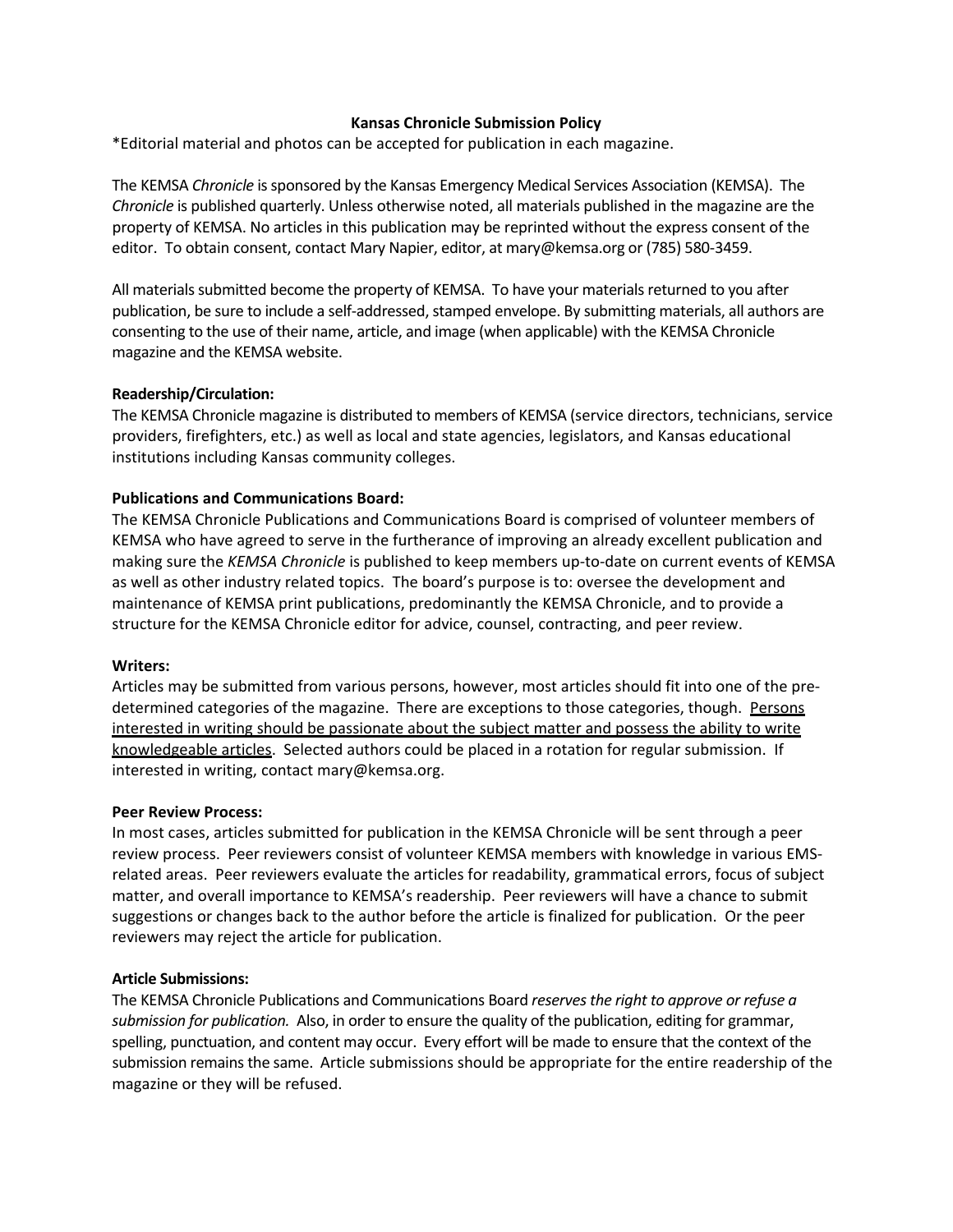Typically articles submitted are 800‐1200 words in length, however length is flexible depending on the subject matter.

# **Service Chronicles Submissions:**

The KEMSA Chronicle is pleased to accept submissions for the KEMSA Service Chronicles. Submissions should be no more than four reasonable paragraphs in length due to space considerations. The purpose of Service Chronicles is to share current news about your service rather than just describing your service. **Examples of service chronicles include, but are not limited to:** community events your service helped with, new equipment or vehicles, new staff members, promotions or changes, new certifications acquired by staff, educational seminars held, etc. We would also love to include photos with your service news.

‐‐‐‐‐‐‐‐‐‐‐‐‐‐‐‐‐‐‐‐‐‐‐‐‐‐‐‐‐‐‐‐‐‐‐‐‐‐‐‐

To submit materials for publication in this magazine, e-mail submissions to mary@kemsa.org. See specific guidelines below regarding articles and photos.

# **Articles:**

Type all materials and submit your article in an electronic format via e‐mail or disk. Please save it as a Microsoft Word document. Please do not insert photos in a word document, but send them separately.

# **Photos:**

Photos taken with a digital camera are generally satisfactory, provided the quality is acceptable. The images should be saved as a tiff or jpeg format and provided via e-mail or disk whenever possible. A resolution of 300 dpi is recommended for the best quality.

# *Cover Photos:*

KEMSA has photographers who routinely shoot the cover photo for KEMSA publications. As a rule, one of these photographers will be assigned to do the cover shoot and arrangements will be made with the featured service. Services that prefer to use their own photographers must make arrangements for this with the KEMSA Chronicle editor well in advance. Some basic rules for cover photographs include:

- Photographs for the cover MUST be a minimum of 300 dpi and at least 8"x10."
- Photographs are assessed by editorial staff for clarity, focus, and suitability of content.
- Photographs must be shot in a portrait (vertical) framing. Landscape framing (horizontal) can sometimes work with cropping. Landscape shots are accepted at the discretion of the editor.
- Photographs should avoid detail of importance at the top 3" to allow for the magazine name. (For example, you don't want faces at the very top of the image or they will get covered up. )

Note: Service spotlight photos are often featured on the cover of the KEMSA Chronicle. However, the Publications and Communications Board reserves the right to use another photo on the cover if they deem it appropriate.

# *Other recommendations for service spotlight photographs:*

The best time to shoot is from 1/2 hour before sunrise to about an hour after sunrise OR one hour before sunset to a 1/2 hour after sunset. Daytime shots are washed out and don't present well. (Service spotlight photos can include, but aren't limited to: ambulances, staff, mock calls, stations, landmarks around your service, etc.)